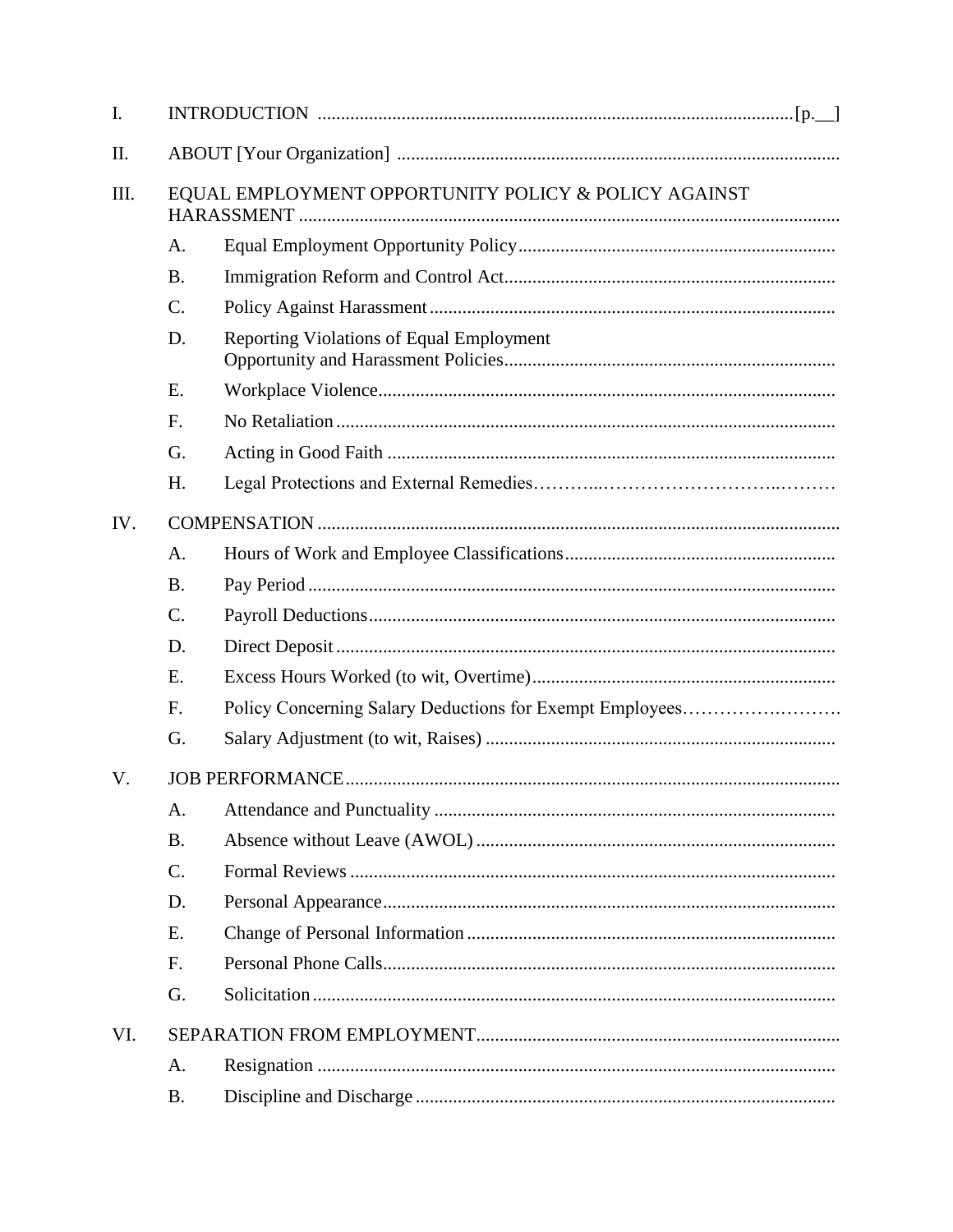|       | $C$ .           |  |  |  |
|-------|-----------------|--|--|--|
| VII.  |                 |  |  |  |
|       | A.              |  |  |  |
|       | <b>B.</b>       |  |  |  |
|       | $\mathcal{C}$ . |  |  |  |
|       | D.              |  |  |  |
|       | E.              |  |  |  |
|       | F.              |  |  |  |
|       | G.              |  |  |  |
|       | H.              |  |  |  |
|       | I.              |  |  |  |
|       | J.              |  |  |  |
|       | K.              |  |  |  |
|       | L.              |  |  |  |
|       | M.              |  |  |  |
|       | N.              |  |  |  |
| VIII. |                 |  |  |  |
|       | A.              |  |  |  |
|       | <b>B.</b>       |  |  |  |
|       | $\mathcal{C}$ . |  |  |  |
|       |                 |  |  |  |
|       | D.              |  |  |  |
|       | E.              |  |  |  |
|       | F.              |  |  |  |
| IX.   |                 |  |  |  |
|       | A.              |  |  |  |
|       | <b>B.</b>       |  |  |  |
|       | $\mathcal{C}$ . |  |  |  |
|       | D.              |  |  |  |
|       | E.              |  |  |  |
|       | F.              |  |  |  |
|       | G.              |  |  |  |